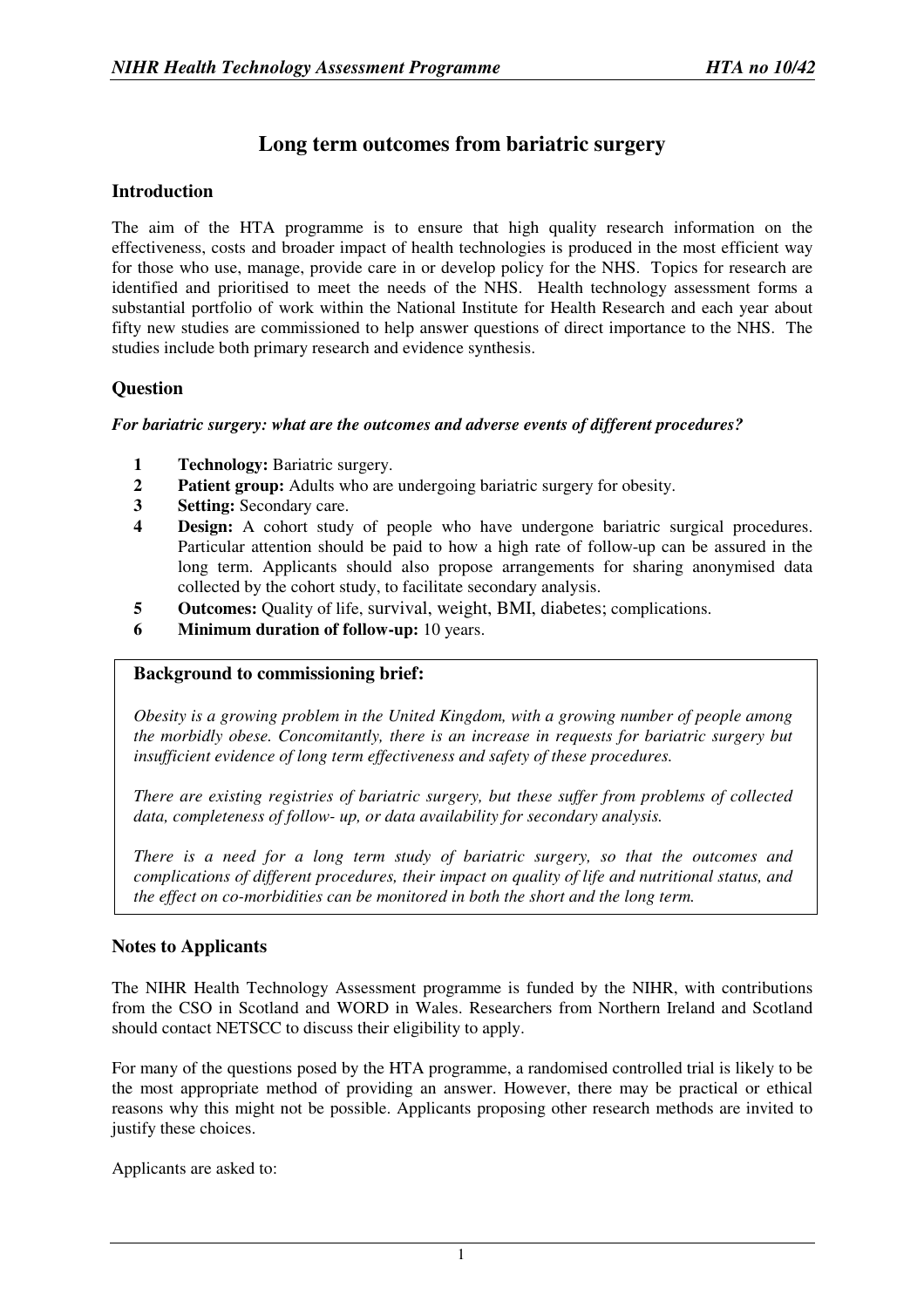- 1. Follow the Medical Research Council's Good Clinical Practice guidelines (http://www.mrc.ac.uk/Utilities/Documentrecord/index.htm?d=MRC002416) when planning how studies, particularly RCTs, will be supervised. Further advice specific to each topic will be given by the HTA programme at full proposal and contract stages.
- 2. Note that trials involving medicinal products must comply with "The Medicines for Human Use (Clinical Trials) Regulations 2004". In the case of such trials, the DH expects the employing institution of the chief investigator to be nominated as the sponsor. Other institutions may wish to take on this responsibility or agree co-sponsorship with the employing institution. The DH is prepared to accept the nomination of multiple sponsors. Applicants who are asked to submit a full proposal will need to obtain confirmation of a sponsor(s) to complete their application. The DH reserve the right to withdraw from funding the project if they are not satisfied with the arrangements put in place to conduct the trial.

The MHRA (info@mhra.gsi.gov.uk, http://www.mhra.gov.uk) can provide guidance as to whether your trial would be covered by the regulations. The DH/MRC website (http://www.ct-toolkit.ac.uk/) also contains the latest information about Clinical Trials regulations and a helpful FAQ page.

## **Research networks**

The HTA programme expects, where appropriate, that applicants will work with the relevant research network.

### **Making an application**

If you wish to submit an outline proposal on this topic, complete the on-line application form at http://www.hta.ac.uk/funding/standardcalls/index.shtml and submit it on line by 30/6/10. Applications will be considered by the HTA Commissioning Board at its meeting in late-September. For outline applications, if shortlisted, investigators will be given a minimum of eight weeks to submit a full proposal.

*Applications received electronically after 1300 hours on the due date will not be considered.* 

*Please see GUIDANCE ON APPLICATIONS overleaf.*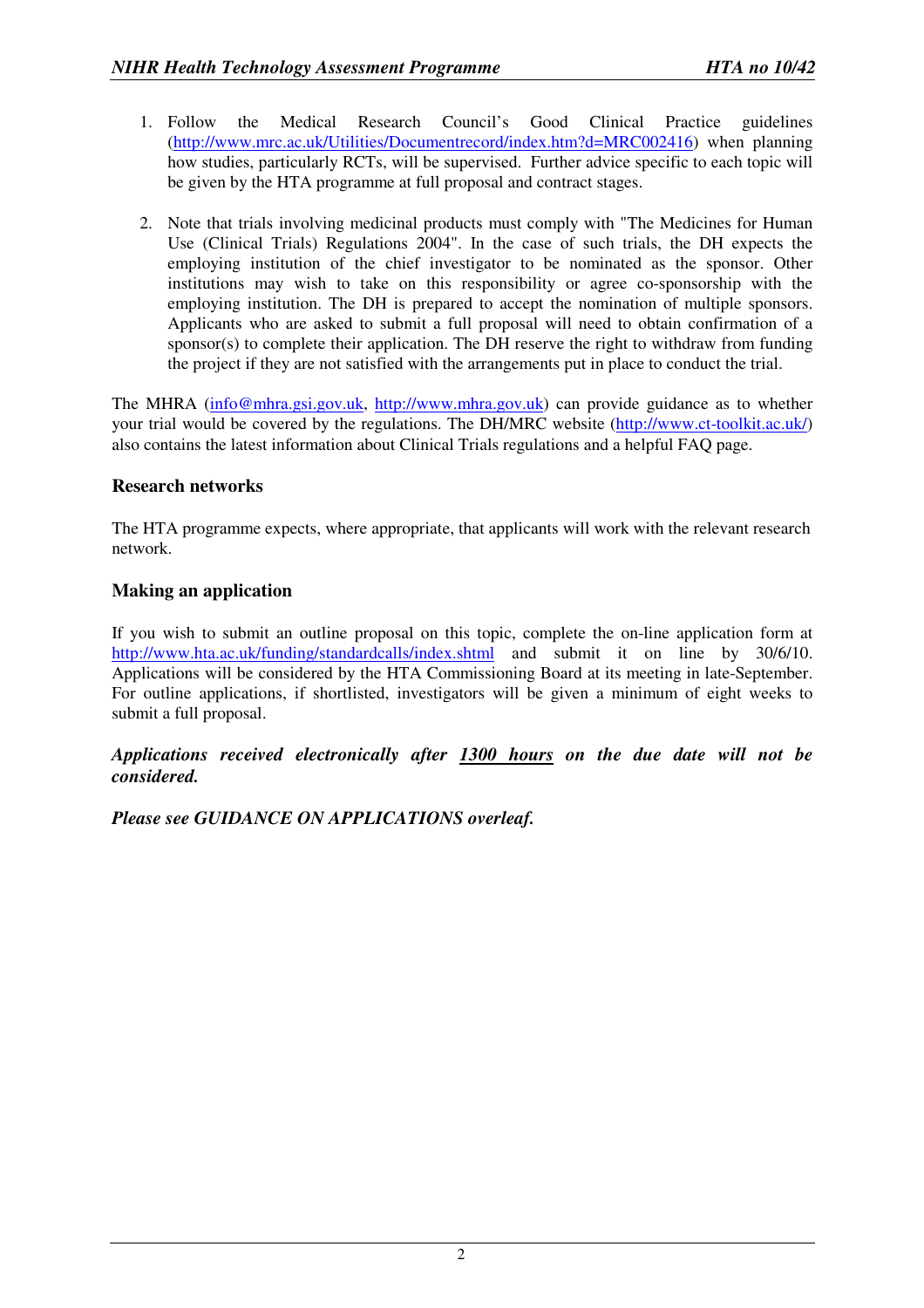## **Guidance on applications**

### **Required expertise**

HTA is a multidisciplinary enterprise. It needs to draw on the expertise and knowledge of clinicians and of those trained in health service research methodologies such as health economics, medical statistics, study design and qualitative approaches. The HTA programme expects teams proposing randomised controlled trials to include input from an accredited clinical trials unit, or one with equivalent experience. Applicants are also expected to engage a qualified Trial Manager for appropriate projects. A commitment to team working must be shown and applicants may wish to consider a collaborative approach between several institutions.

### **Public involvement in research**

The HTA programme recognises the benefit of increasing active involvement of members of the public in research and would like to support research projects appropriately. The HTA programme encourages applicants to consider *how* the scientific quality, feasibility or practicality of their proposal *could* be improved by involving members of the public. Examples of how this has been done for health technology assessment projects can be found at http://www.hta.ac.uk/PPIguidance/. Research teams wishing to involve members of the public should include in their application: the aims of active involvement in this project; a description of the members of the public (to be) involved; a description of the methods of involvement; and an appropriate budget. Applications that involve members of the public will not, for that reason alone, be favoured over proposals that do not but it is hoped that the involvement of members of the public will improve the quality of the application.

### **Outcomes**

Wherever possible, the results of HTA should provide information about the effectiveness and costeffectiveness of care provided in its usual clinical setting and for the diverse subjects who would be eligible for the interventions under study. The endpoints of interest will in most cases include disease specific measures, health related quality of life and costs (directly and indirectly related to patient management). Wherever possible, these measurements should be made by individuals who are unaware of the treatment allocation of the subjects they are assessing. We encourage applicants to involve users of health care in the preparation of their proposal, for instance in selecting patientoriented outcomes. A period of follow up should be undertaken which is sufficient to ensure that a wider range of effects are identified other than those which are evident immediately after treatment. These factors should guide applicants in their choice of subjects, settings and measurements made.

### **Sample size**

A formal estimate should be made of the number of subjects required to show important differences in the chosen primary outcome measure. Justification of this estimate will be expected in the application.

## **Communication**

Communication of the results of research to decision makers in the NHS is central to the HTA Programme. Successful applicants will be required to submit a single final report for publication by the HTA programme. They are also required to seek peer-reviewed publication of their results elsewhere and may also be asked to support NETSCC, HTA in further efforts to ensure that results are readily available to all relevant parties in the NHS. Where findings demonstrate continuing uncertainty, these should be highlighted as areas for further research.

### **Timescale**

There are no fixed limits on the duration of projects or funding and proposals should be tailored to fully address the problem (including long-term follow-up if necessary). Applicants should consider however that there is a pressing need within the NHS for this research, and so the duration of the research needs to be timely.